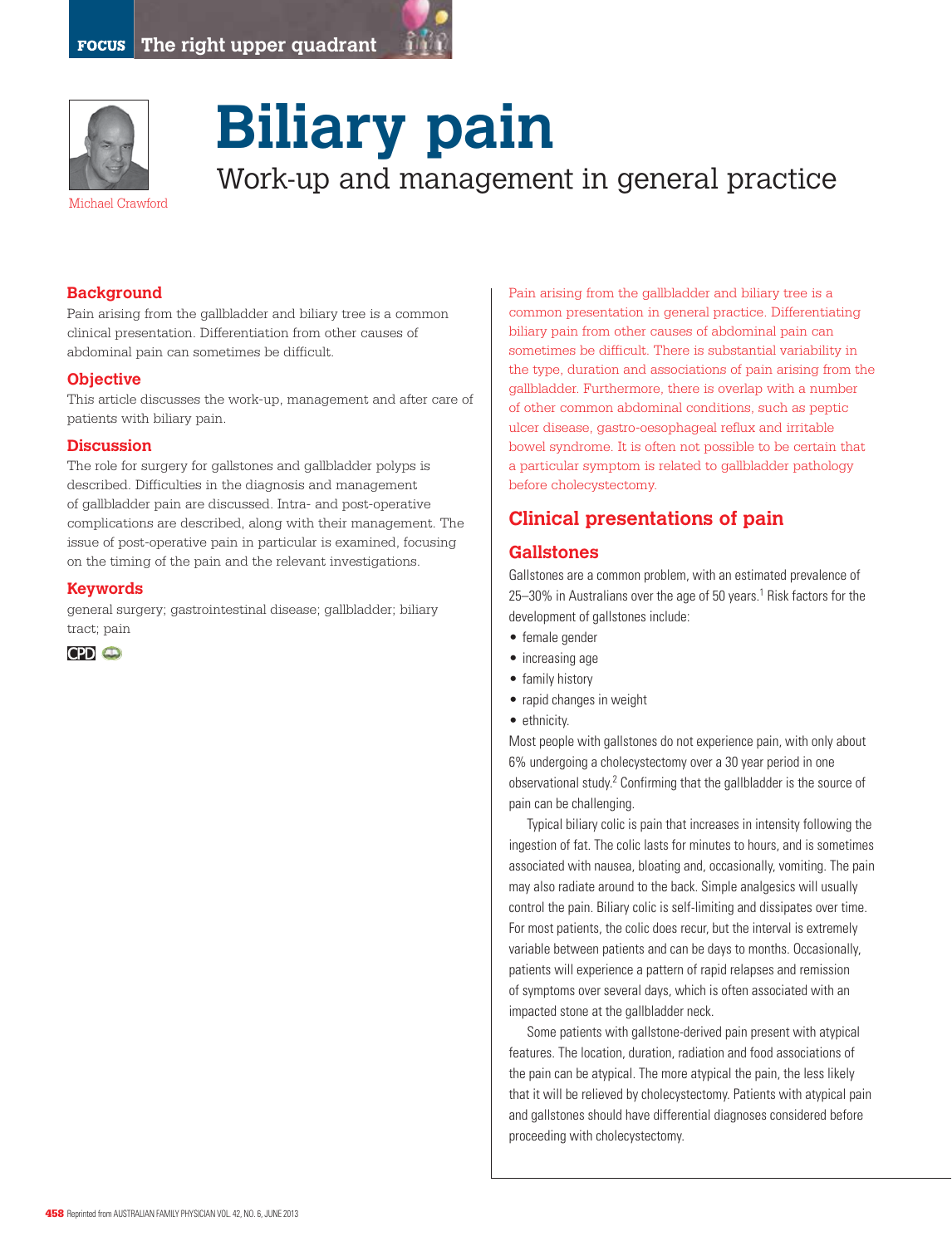# **Acute cholecystitis**

Acute cholecystitis presents with severe pain associated with a raised temperature, tachycardia, tenderness in the right upper quadrant (especially on inspiration) and occasionally, positive blood cultures. Early cholecystectomy is usually recommended for acute cholecystitis.3,4

# **Acalculous cholecystitis**

Acute acalculous cholecystitis is sometimes seen in the very ill inpatient, often in the setting of diabetes. It is caused by ischaemia and a degree of acute gallbladder distension associated with fasting.

Chronic acalculous cholecystitis presents with typical biliary pain, but no stones on ultrasound. If the ultrasound shows sludge, polyp(s), or evidence of inflammation, the patient should be referred for cholecystectomy. If the ultrasound is normal, a nuclear medicine gallbladder excretion study can help differentiate those patients who might benefit from cholecystectomy. These patients should have differential diagnoses considered before surgery.

# **Common bile duct stones**

The passage of stones into the common bile duct (CBD) occurs in some patients who have small stones. Very small stones can pass unnoticed through the Ampulla of Vater, with some stones causing enough disruption of flow to cause pancreatitis. Larger stones present with jaundice with or without cholangitis, or as an incidental finding of abnormal liver function tests (LFTs), or on imaging.

The management of CBD stones depends on local expertise. Many patients with CBD stones without cholangitis are managed laparoscopically at the time of cholecystectomy. Peri-operative endoscopic retrograde cholangiopancreatography (ERCP) is an alternative strategy.5

# **Cholangitis**

Cholangitis presents as acute biliary pain associated with sepsis and jaundice. Patients with cholangitis require urgent ERCP to drain the biliary system. Patients with stones should proceed to cholecystectomy once their sepsis has settled.

# **Mirizzi syndrome**

Mirizzi syndrome is dilated bile ducts caused by a stone impacted in the gallbladder neck, with inflammation and swelling that compresses the common hepatic duct. The stone can erode into the common hepatic duct, making surgery complicated and necessitating biliary reconstruction. Mirizzi syndrome can often be temporarily managed with ERCP, stenting and antibiotics.

# **Gallstone pancreatitis**

Patients presenting with pancreatitis due to gallstones usually have abnormal LFTs. Those with co-existing cholangitis should have an urgent ERCP to decompress the biliary tree. Cholecystectomy is performed as soon as possible after resolution of the pancreatitis.

# **Porcelain gallbladder**

Porcelain gallbladder refers to calcification in the wall of the gallbladder, and presents a substantial risk for gallbladder cancer. Cholecystectomy is recommended in fit patients.

# **Asymptomatic gallstones**

Patients with gallstones without symptoms should not be treated. They should be advised as to what symptoms to watch for. Cholecystectomy in asymptomatic cases is more hazardous than expectant care, as most patients do not develop symptoms.<sup>2</sup> Cholecystectomy is reasonable in some asymptomatic patients (particularly those who are diabetic) already undergoing other abdominal surgery, and in rare cases where there is a high risk for gallbladder cancer.

# **Gallbladder polyps**

The ultrasound finding of a non-shadowing polypoid lesion attached to the wall of the gallbladder is termed a 'polyp'. Most are a complex of small cholesterol crystals. Occasional adenomatous polyps occur, and a fraction of these may progress to cancer. The polyps with greatest concern are those that are larger than 1 cm, have a wide base, or are associated with focal thickening, distortion or mass of the gallbladder. Polyps found in elderly patients are more concerning than those found

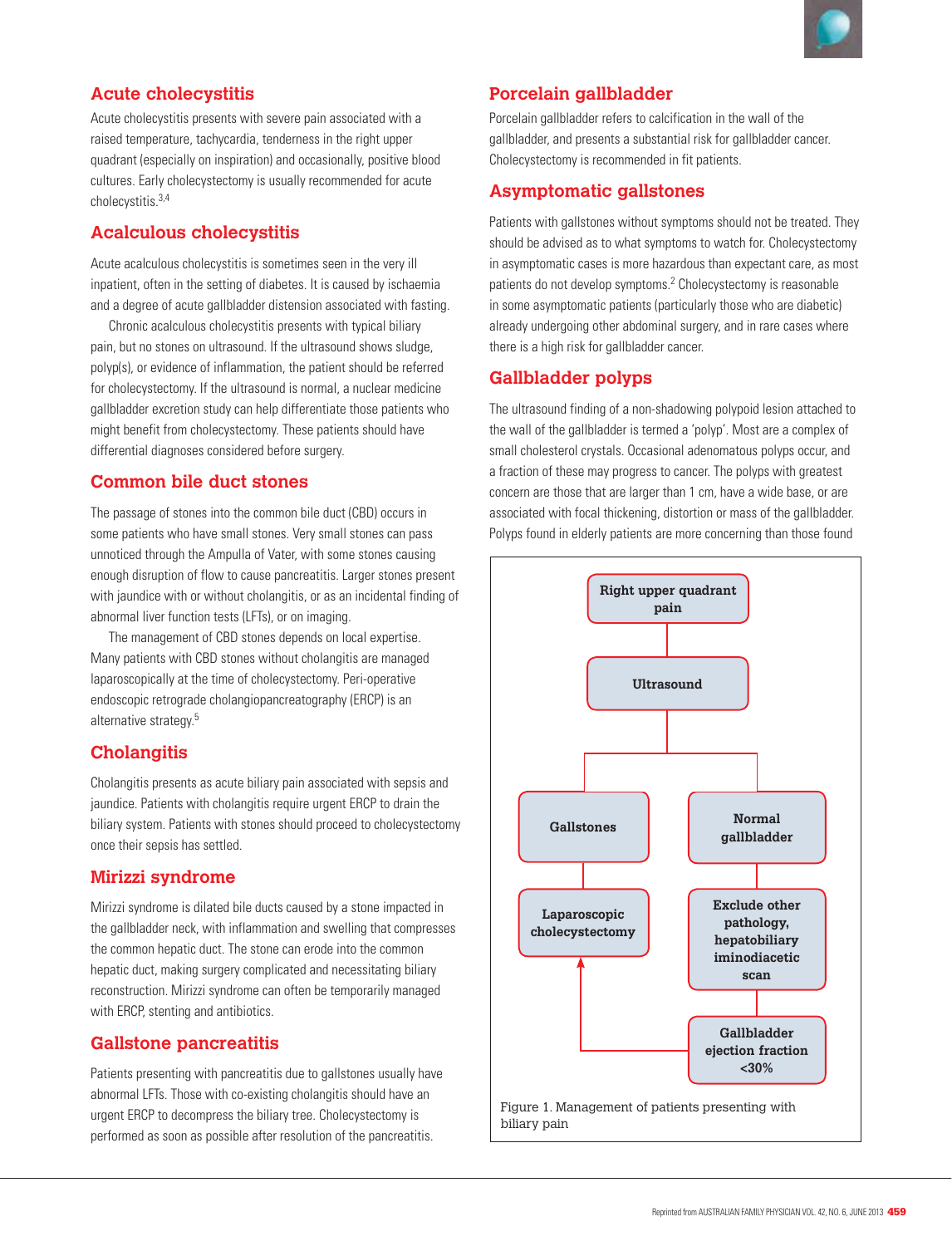

in younger patients. Polyps without gallstones are less concerning than those with them. A general recommendation is that polyps less than 10 mm can be observed by an ultrasound every 6 months for 2 years.<sup>6</sup> Patients with polyps larger than 1 cm, or larger than 5 mm in those with primary sclerosing cholangitis or inflammatory bowel disease, should be referred for cholecystectomy.

# **Work-up for suspected gallstones**

Figure 1 illustrates the management of patients with biliary pain. An ultrasound determines the presence of gallstones, and can also assess the size of the bile ducts, gallbladder morphology and calcification, and other organs. It may also identify stones within the bile duct.

Ultrasound findings consistent with inflammation of the gallbladder include inducible pain on direct compression (sonographic Murphy's sign), thickened gallbladder wall, adenomyomatosis and pericholecystic fluid.

Patients with symptomatic gallstones should have LFTs before surgery. Liver function abnormalities are sometimes reflective of stones within the CBD.

# **Treatment of gallstones**

Cholecystectomy is usually performed laparoscopically. Laparoscopic cholecystectomy has been refined over the past 20 years, but the principles are the same. Identification and control of the cystic duct early in the operation without damage to the hepatic ducts or arteries is the most important step. Cholangiography at the time of cholecystectomy helps to diagnose choledocholithiasis, or abnormal anatomy, and assists with the identification of a duct injury.

#### **The difficult gallbladder**

During surgery it may become apparent that a formal cholecystectomy would be dangerous to the patient. When severe inflammation makes the identification of anatomical structures difficult or impossible, a sub-total cholecystectomy is often performed. This leaves some of the gallbladder behind at the neck and on the liver. All stones are removed if possible. Postoperative issues after sub-total cholecystectomy are rare.

Patients with acute cholecystitis who are unfit for surgery can have their gallbladder decompressed by percutaneous cholecystostomy. This is a radiologically placed drain that passes through the liver into the gallbladder. It is possible to dilate the tract and remove stones until the gallbladder is draining normally.

# **Complications of cholecystectomy**

#### **Bile leak**

Bile leak usually presents early, often before discharge from hospital. It is considered when there is worsening pain within the first week after cholecystectomy. Bile leak occurs in 1–2% of patients having a laparoscopic cholecystectomy, and

is usually due to a 'pin hole' leak at the cystic duct stump or a 'twig' of the hepatic biliary tree within the gallbladder fossa. In the presence of peritonitis, washout and drainage is mandatory, followed by endoscopic trans-papillary stenting. The stent prevents pressure build-up within the ducts, and allows small leaks to heal.

#### **Bile duct injury**

Bile duct injury is an injury to a major bile duct draining the liver. The rate of these injuries has been reported to be as high as 1 in 200 cases of laparoscopic cholecystectomy. Pre-disposing factors are surgical inexperience, acute pathology and unrecognised abnormal anatomy. Managing this bile duct injury is complex, and is best carried out in a hepatobiliary unit.

#### **Conversion to open cholecystectomy**

Conversion to open cholecystectomy is used when there is uncertainty about the anatomy or pathology, or because of bleeding or adhesions. Typical conversion to open cholecystectomy rates in the elective setting are less than 5%.

### **Life after cholecystectomy**

The vast majority of patients will lead a normal life after cholecystectomy. It can take up to 6 weeks for intestinal symptoms, such as mild indigestion, gas and loose stools, to settle completely. Over time, the storage of bile is affected by dilation of the biliary tree, with the papilla still opening in response to fat.

Some patients experience more frequency of stool, but rarely outside the normal range. New troublesome diarrhoea is a common concern, but there is conflicting data about its incidence, with studies suggesting an incidence as low as 1% or as high as 17%.<sup>7</sup> Rare cases that do not resolve with simple measures, such as increased fibre and fat reduction, should be

| Early<br>(within<br>$1 - 2.$<br>weeks of<br>surgery) | • Retained common<br>bile duct stone<br>$\bullet$ Bile leak<br>• Postoperative<br>infection                                                 | $\bullet$ Ultrasound<br>• Liver function tests<br>• Surgical review                                                                                                                                                   |
|------------------------------------------------------|---------------------------------------------------------------------------------------------------------------------------------------------|-----------------------------------------------------------------------------------------------------------------------------------------------------------------------------------------------------------------------|
| Late                                                 | $\bullet$ Retained stone<br>• Peptic ulcer<br>disease<br>• Colonic pathology<br>• Biliary dyskinesia<br>(spasm of the<br>sphincter of Oddi) | $\bullet$ Ultrasound<br>• Liver function tests<br>• Surgical, gastroenterologist<br>review<br>$\bullet$ CT scan, magnetic<br>resonance<br>cholangiopancreatography<br>• Upper and lower<br>gastrointestinal endoscopy |

#### Table 1. Timing of recurrent pain with possible diagnoses and useful investigations